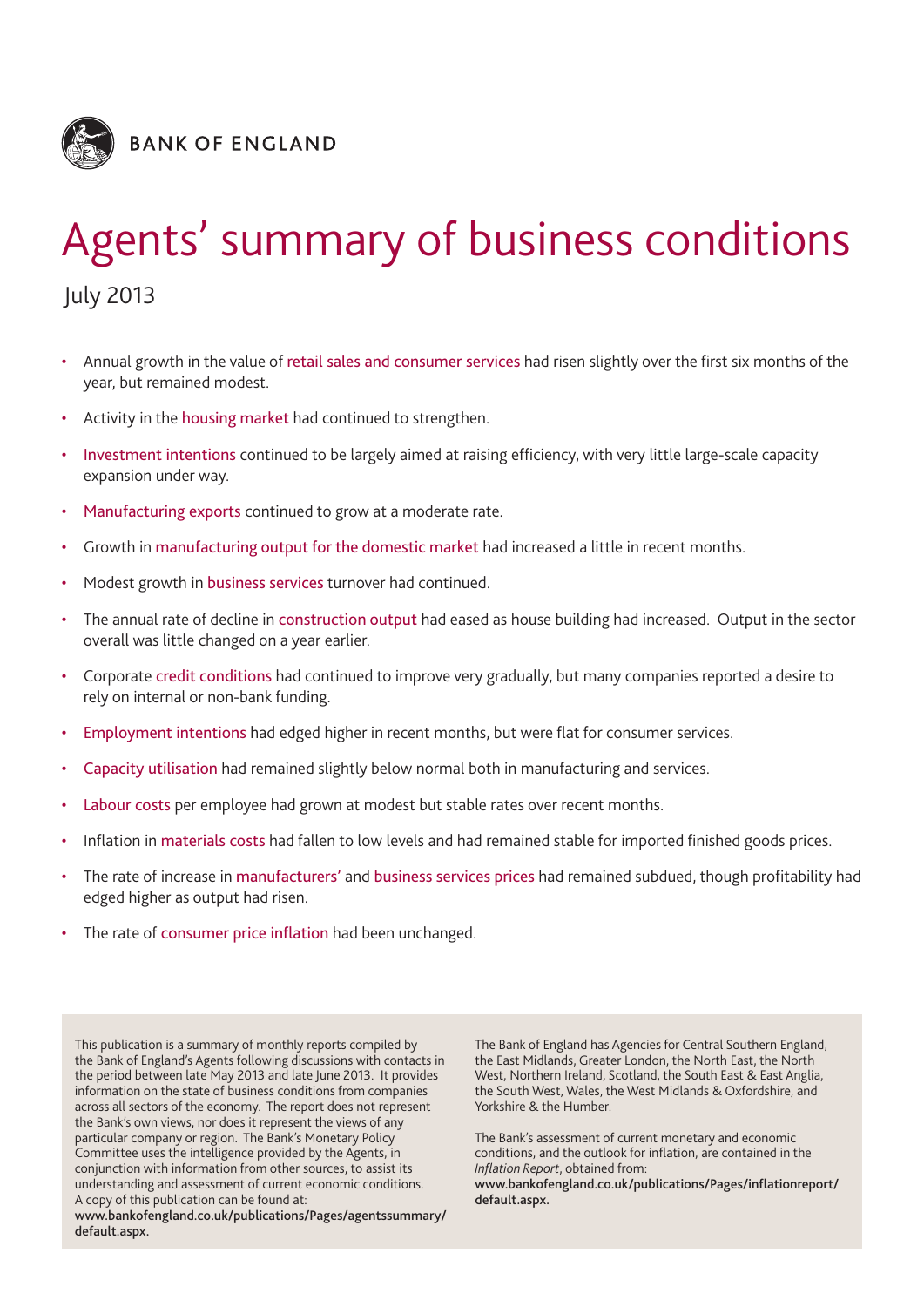## **Demand**

#### **Consumption**

Annual growth in retail sales values had edged higher over the first half of the year, but remained modest (**Chart 1**). Disposable incomes had remained tight, reflected in reports from some retailers of 'payday spikes' in consumer spending. There were some reports of a mild strengthening of household durable sales, though that might have partly reflected the effect of some major retailer failures on the sales of others. Growth in new car sales remained robust, driven by promotional activity, discounts and relatively easy terms for motor finance. But poor weather was reported to have led to weak clothing and footwear sales, with some customers delaying purchases in expectation of heavy summer sales discounting to come. Growth in the value of consumer services, though still modest overall, had edged up, in part reflecting a slight increase in demand for tourism, travel and visitor attractions.

**Chart 1** Retail sales and consumer services turnover



#### **Housing market**

There were continued reports of rising housing market activity both for new and existing homes. In the new-build market, improving conditions were partly ascribed to the effects of the new Help to Buy scheme (applying to England only). Mortgage availability and pricing had continued to ease, though some contacts reported stringent conditions on higher loan to value loans, including those to first-time buyers. Buy-to-let investors were reported to be highly active reflecting a combination of perceptions that downside risks to house prices had abated, easing credit availability and a desire for higher returns than were available on bank deposits. A substantial number of those investors were cash buyers and so did not require mortgages for house purchase. The wider pickup in housing market activity was expected to be reflected more noticeably in mortgage approvals in the coming months, notwithstanding some reports that strict criteria and insufficient staff at lenders had slowed the mortgage approval

process. Some contacts also reported that shortages in sites for new house building and in existing properties for sale were starting to hold back transaction volumes.

## **Business investment**

Investment intentions continued to point to only modest growth in capital spending and had edged lower on the month as some earlier projects had been completed. Investment was said to be dominated by efficiency-enhancing expenditures with a short payback period, with very little large-scale capacity expansion. For firms that were investing, that was often reported to be financed from internal sources, partly reflecting constraints on long-term financing or a desire not to be dependent on bank finance. Larger international companies were often reported to be focusing investment spending closer to fast-growing emerging markets. In some cases, replacement expenditures were reported to have been long-delayed. In the transport sector, however, substantial replacement of older vehicles was under way with a focus on increasing fuel efficiency.

#### **Exports**

Modest growth in manufactured export volumes had continued (**Chart 2**), with weakness in euro-area demand offset by growth in sales to other European markets, the United States and the emerging markets. Export growth remained concentrated in products for the oil and gas industry, premium brands with a broad international reach or high value-added niche products. Some automobile exports had been negatively affected by the continuing weak demand in the euro area. There were continued reports of rising services exports, including from some law firms delivering work in global markets and from accountancy firms who had benefited from an international recognition of UK professional standards. IT services exports had risen further, as had engineering and construction consultancy services exports to the Middle East in particular. Inbound tourism to the United Kingdom was also reported to have strengthened. A steady, albeit subdued, flow of production relocation to the United Kingdom continued, in part reflecting rising labour costs in some emerging markets.

## **Output**

## **Business services**

Growth in business services turnover remained moderate and little changed (**Chart 2**). Alongside steady growth in IT services, related in part to growth in e-commerce, there were reports of some rising activity in marketing, advertising and corporate hospitality as firms sought to gain business in a highly competitive business environment. There were also reports of some increase in haulier demand for home deliveries related to internet sales. And hiring of construction equipment had risen as activity in some parts of the construction sector had picked up. A gentle increase in professional and financial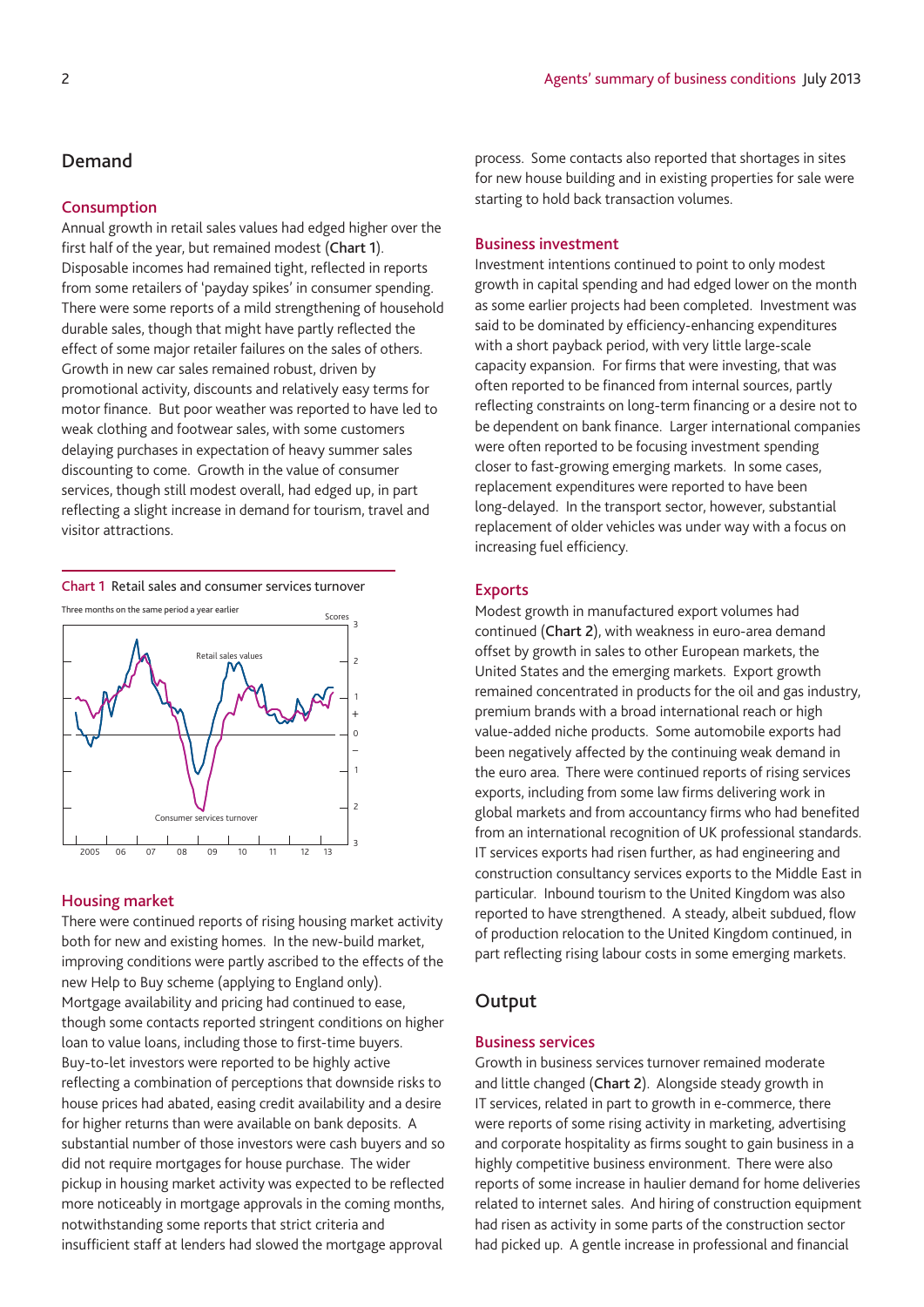**Chart 2** Manufacturing output and business services turnover



services turnover was reported, due in part to a rise in activity related to mergers and acquisitions and international tax consultancy. There were also reports of increased work related to land deals and around residential and industrial real estate investment. More generally, accountancy work was reported to have risen moderately as confidence in the wider economy had recovered somewhat, and as some banks had taken further efforts to restructure companies on their 'intensive care' lists.

## **Manufacturing**

Annual growth in manufacturing output for the domestic market had risen (**Chart 2**). In particular, some strengthening had been seen in the production of certain construction materials and aggregates used in the early stages of building, though the level of output remained subdued. Car production had benefited from a buoyant domestic market, though some supply chains had been adversely affected by weak production in the euro area. Output was said to be rising in parts of the capital goods sector, particularly those related to the oil and gas industry. In aerospace, some contacts noted an easing in the recent strong growth of production, albeit one that was expected to be short-lived. But some defence firms reported that their production was being affected materially by a contraction in both international and domestic military spending.

## **Construction**

The annual rate of decline of construction output had continued to ease so that output in the past three months was little changed on a year earlier (**Chart 3**). House builders reported an improvement in sentiment, in part reflecting the introduction of the Government's Help to Buy scheme, with activity up in recent months and expected to accelerate further. Social housing build activity had also increased, with Housing Associations seeking to use the public funding available in the current financing cycle. Elsewhere in the sector, public sector construction activity was reported to be broadly stable, but low relative to pre-crisis levels and often focused on smaller-scale education and health projects.

Infrastructure work remained robust, particularly for renewable energy development, though some regulatory-driven investment demand in rail and water utilities had started to wane. Private commercial activity remained weak outside London, with little or no speculative development under way.

#### **Chart 3** Construction output



# **Credit conditions**

A slow improvement in credit availability and pricing continued, with some signs that strong competition among banks to meet lending targets was starting gradually to increase lending appetite beyond the largest companies and strongest credit propositions. For example, there were reports of some increase in appetite among banks for lending to medium-sized companies or to commercial property companies. Some small companies said that they had accessed bank funding while resisting demands for high levels of personal guarantees and security. But banks were reported to have remained reluctant to lend to small businesses or start-ups with few assets, and even where balance sheets were strong, extended loan approval times were reported. There were also reports of difficulty in accessing international trade finance in particular. Demand for bank finance remained subdued, reflecting muted economic growth and a desire by companies to limit their reliance on bank debt, though it was reported to have increased a little among medium and large firms, as mergers and acquisitions and property-related activity had edged higher. A build-up of cash balances by firms was widely reported, in some cases reflecting companies' desire to satisfy auditor requirements for demonstrating they were 'a going concern'. For companies that were not large enough to access bond markets, other forms of non-bank finance were reported to be increasing, albeit from a low base. More widely, invoice payment times were reportedly rising further, putting smaller companies' working capital under strain.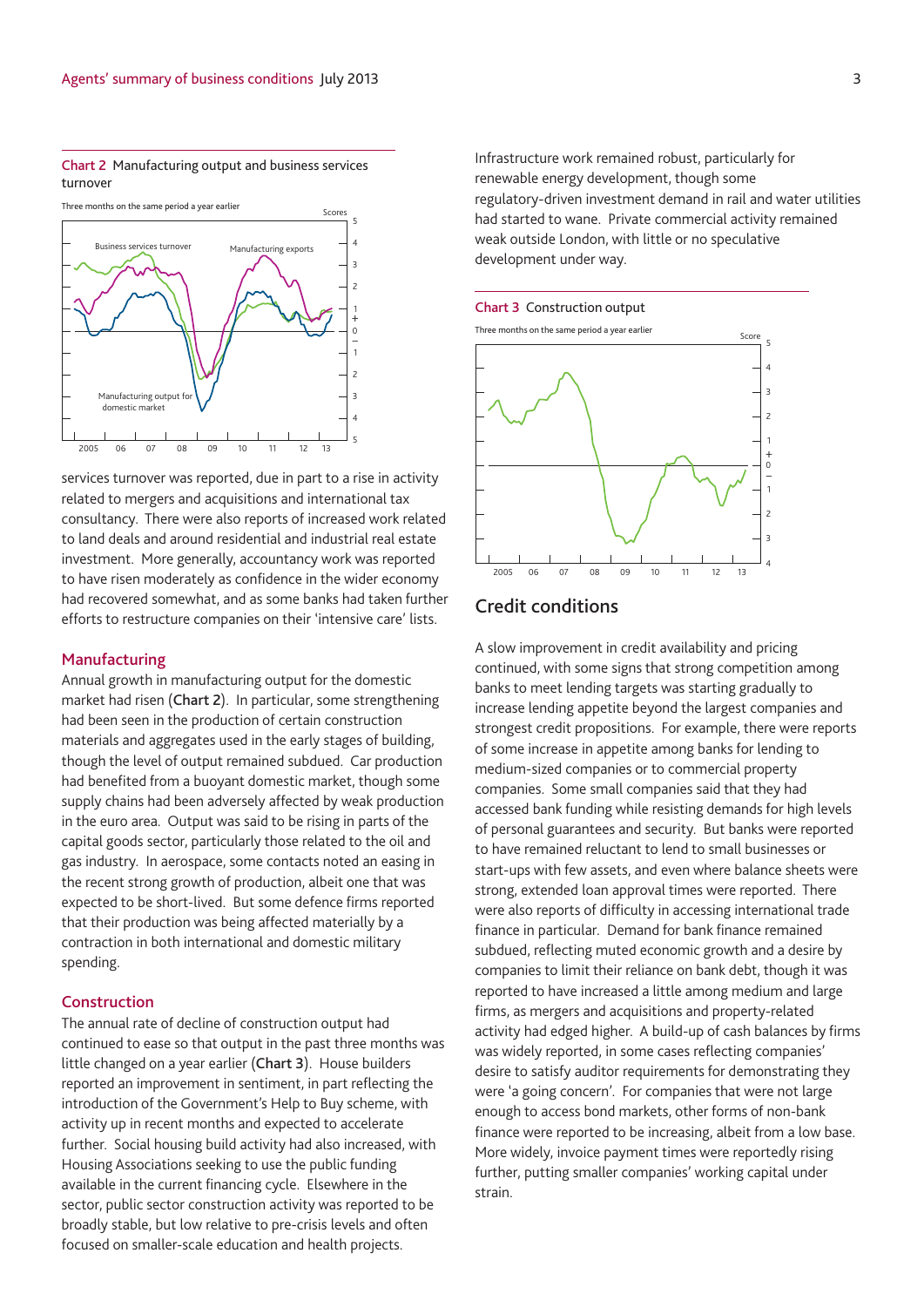# **Employment**

Employment intentions had edged higher over recent months alongside some improvement in business confidence. In manufacturing, employment intentions were said to be rising slightly as output had increased, concentrated in export supply chains or among firms bringing out new products. Some business services employers also reported rising employment alongside higher turnover, with greater replacement where natural attrition had taken place and with some increase in recruitment activity, often aimed at raising the employment of more junior staff to restrain labour costs growth. There were also reports within the business services sector of employees being moved back to more immediately productive roles from the 'business development' positions to which they had been assigned while demand was particularly weak. Consumer services staffing was widely reported to have remained at the lower bounds consistent with firms' effective functioning and employment intentions were flat. However, there were some reports of increases in employment in discount retailing and IT offsetting the negative effects on employment of gradual consolidation in some other parts of the retail sector and reduced staffing at some high street banks. Most employers reported that recruitment conditions were a little easier than normal outside IT and engineering, though there were increasing reports of localised shortages in certain construction skills and sub-contractor labour, as well as in advanced marketing or customer service skills.

# **Capacity utilisation**

Capacity utilisation had remained slightly below normal, though it had risen marginally in manufacturing in recent months. In many cases, both in manufacturing and services, investment aimed at enhancing efficiency was providing marginal increases in capacity to match gently rising output; alternatively, any increases in output were able to be readily met by the reconfiguration of existing capacity or flexible use of existing staff. That could involve added shifts in some manufacturing firms and, in business services, some return of staff to more 'front-line' roles. Some legal sector contacts reported that conveyancing capacity at legal firms had been removed over time and that staff were working longer hours as housing market activity had picked up. In the construction sector, some contacts expressed concerns that spare capacity could diminish quickly in the event of a sustained upturn in demand as supply chain capacity had been eroded over time and some skills had moved into other sectors, though might return with a lag.

# **Costs and prices**

## **Labour costs**

The rate of increase in labour costs per employee was reported to be little changed on the previous year (**Chart 4**), with settlements continuing to be centred around 2% in recent months. Outside engineering, IT or the oil and gas industry, little upwards pressure was reported, with many employees prepared to accept weak wage growth for employment given, for example, the ready availability of migrant labour and the visibility of high unemployment even among graduates. In a number of cases, companies reported lower starting salaries and the increased use of A-level entrants instead of graduates, alongside a wider shift in mix towards more junior staff. Manufacturing wage inflation remained somewhat stronger than in services, with fewer staff on pay freezes and a stronger bias reported towards performance or hours-related pay components which had edged higher in recent months. Uncertainty remained about the ultimate effect of auto-enrolment pensions on overall labour costs.



## **Non-labour costs**

Annual inflation in material costs had edged lower, as global demand growth had eased (**Chart 5**). Many materials costs were reported to be broadly flat on a year ago, with a number of metals prices having fallen and with recent declines in oil prices expected to feed through to oil-intensive materials in coming months. The main exception to that pattern remained food price inflation, which had been boosted by the effects of poor weather conditions on UK yields. Some non-oil energy costs had risen further. And the price of some construction materials, such as speciality bricks and aggregates, had risen sharply as house builder demand had picked up. Inflation in imported finished goods remained moderate, if above that of raw materials (**Chart 5**). Price rises reflected the effects of sterling's depreciation around the turn of the year and increases in production costs in some emerging markets. However, those upward pressures were being offset to some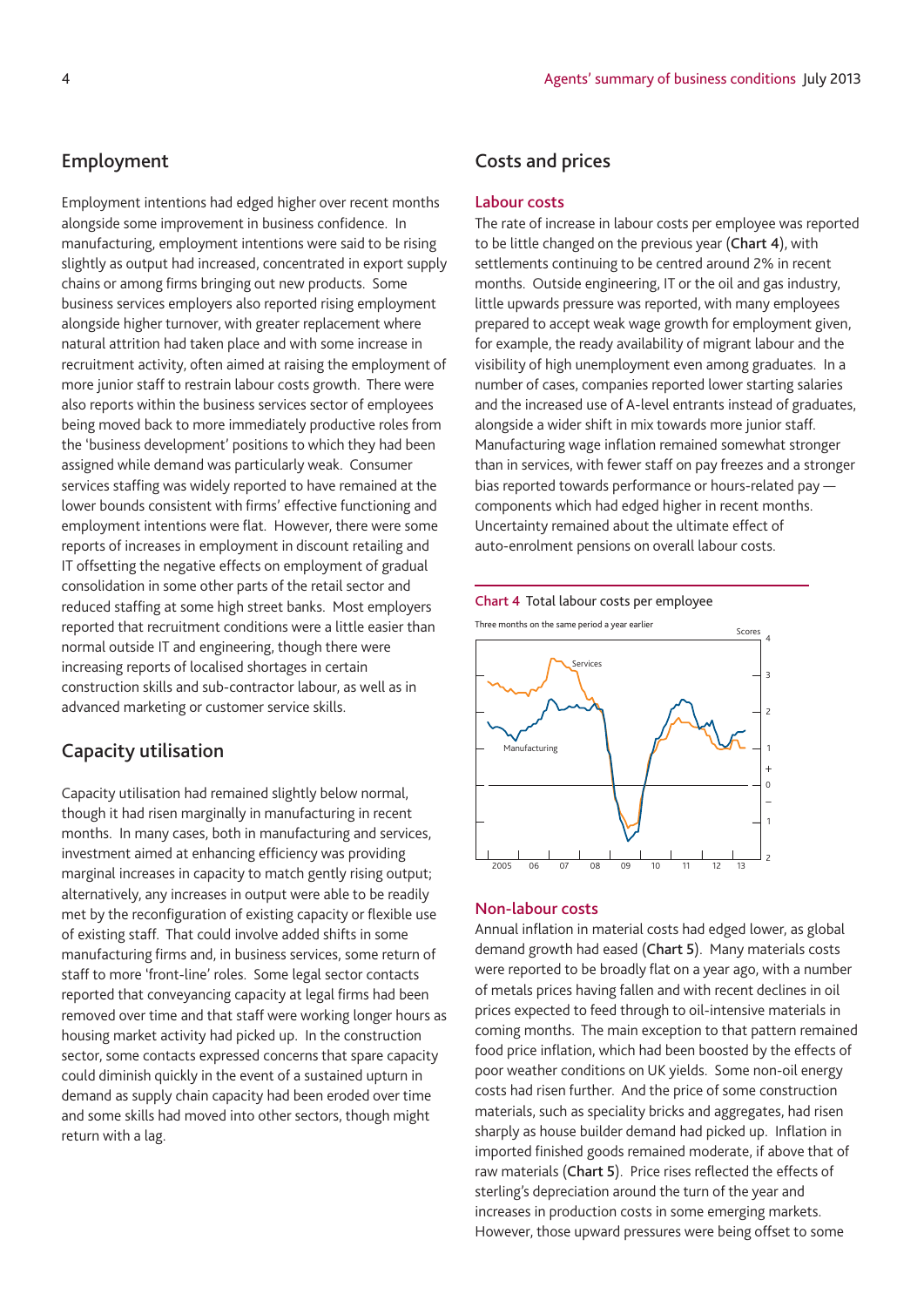

## **Consumer prices**

Retail goods and services price inflation had been unchanged. Food prices were said to be pushing up on inflation, though inflation in other goods prices was often reported to be subdued. For example, clothing and footwear prices were expected to be broadly flat through to next year and, while list prices on new cars were said to be up, transaction prices paid by the customer were flat to falling after the effects of forecourt discounts. On-line competition was seen as constraining future non-food price rises more generally. And some contacts' expectations of future goods price inflation had edged down with a recent stabilisation of the exchange rate and as consumer demand outturns had disappointed expectations. Services price inflation remained higher than for goods prices, partly reflecting increases in administrative and regulated prices, such as those in social housing and public transport. Some contacts also reported price rises in the leisure sector alongside some greater demand, as well as in restaurant prices as food price rises were passed through. More generally, outside some luxury sectors, contacts reported widespread discounting and difficulty in passing through price increases against a backdrop of tight consumer disposable incomes.

#### **Chart 5** Input costs



extent by the effects on import prices of weak demand in the euro area.

## **Output prices and margins**

The rate of inflation in manufacturers' output prices had remained subdued. Some manufacturers reported being able to raise prices in the face of cost increases, but generally those increases at best protected existing margins. However, profitability for the sector overall was reported to have edged higher. Some niche manufacturers had been able to raise prices as improved conditions had allowed them to exit low margin work and for some producers higher output had led to a decline in unit costs. Business service price inflation remained low, though in some cases business conditions had allowed some long-delayed pass-through of earlier cost